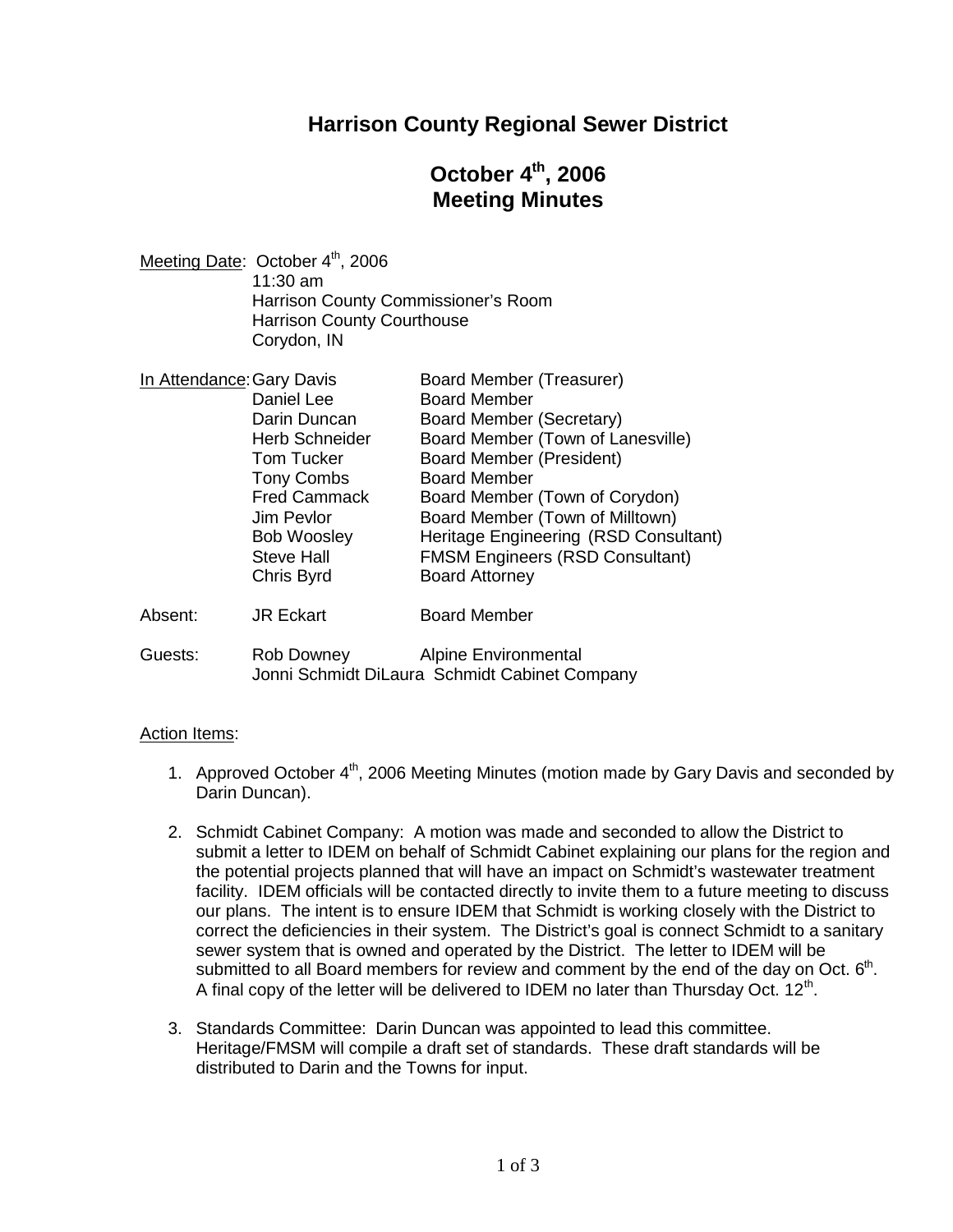- 4. Stormwater Ordinance Stakeholders Group: Heritage/FMSM will distribute an updated list to the Board members. This list will contain the names of local developers. This list shall be finalized at the next meeting.
- 5. Stormwater Oversight: Bob Woosley will attend the next Commissioner's Meeting (Oct. 16<sup>th</sup>) to make a request for transferring Stormwater Oversight to the District.

#### Summary of Items Discussed

- 1. Schmidt Cabinet Company: Mr. Rob Downey (Alpine Environmental) and Ms. Jonni Schmidt DiLaura (Schmidt Cabinet) were in attendance to discuss the wastewater treatment system at Schmidt. Mr. Downey gave an overview of the issues associated with the on-site system. See attached Schmidt timeline (Attachment "A" to meeting minutes).
	- Current system is a lagoon system.
	- Agreed Order stipulated that repairs be made to replace lagoon.
	- Work was ready to proceed last year on a drip irrigation system. Cost of this system was approximately \$80,000.
	- Work on drip system was halted in hopes that the RSD would have a project planned that would allow Schmidt to connect into a public sewer.
	- IDEM has recently levied additional fines and penalties on Schmidt due to no action being taken on replacing the lagoon.
	- Schmidt has until October  $15<sup>th</sup>$  to file their plan of action with IDEM on the corrective measures that will need to be taken.
	- Questions asked by the RSD Board:
		- When was Schmidt founded? 1959
		- Has Schmidt ever received grants or other tax abatements from the County? No
		- Ms. DiLaura offered the following: since the company has been in business they have paid \$1.3M in property taxes, \$50M in payroll taxes, and currently have 60 employees.

After much discussion it was determined that the Board would write a letter to IDEM explaining the District's plans for providing service to the area. This letter will need to be submitted prior to October  $15<sup>th</sup>$ . IDEM officials will also be invited to attend a meeting with the District to discuss the District's plans in detail.

#### Next Meeting:

- 1. October 18<sup>th</sup>, 2006, 8:30 a.m. @ Harrison County Commissioner's Room
- 2. Agenda Items:
	- Stakeholders List for Stormwater Group
	- Hospital finalize service

Minutes prepared by: Heritage Engineering/FMSM Engineers

## **End of Minutes**